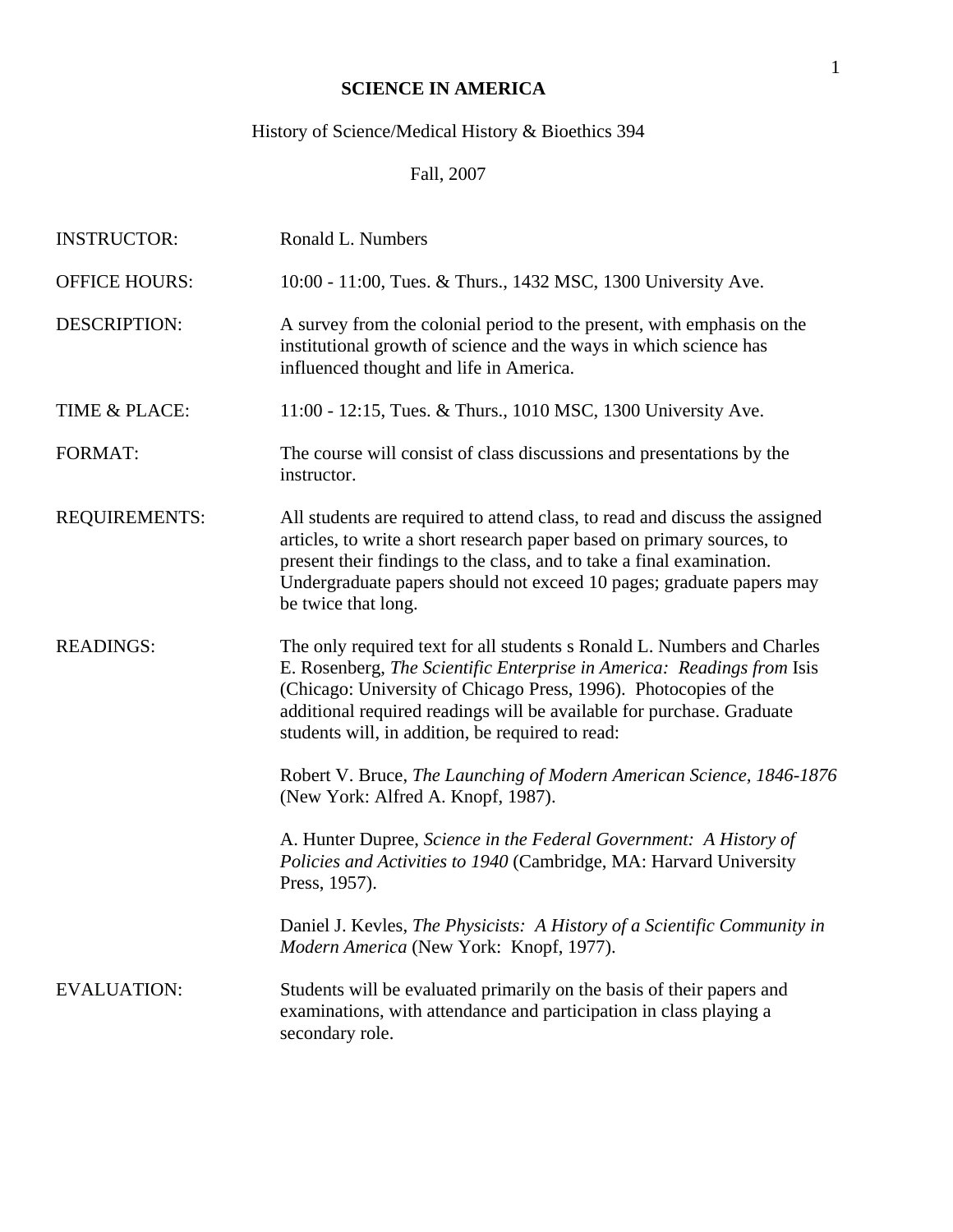| Sept. 4  | Introduction                                                  |
|----------|---------------------------------------------------------------|
| Sept. 6  | Science in the Old World                                      |
| Sept. 11 | Colonial Science in the New World                             |
| Sept. 13 | God and Nature                                                |
| Sept. 18 | No Class [schedule individual meetings]                       |
| Sept. 20 | Useful Knowledge                                              |
| Sept. 25 | <b>Cultivating Science</b>                                    |
| Sept. 27 | <b>Supporting Science</b>                                     |
| Oct. 2   | Diffusing Science                                             |
| Oct. 4   | Genesis, Geology, and the Origin of the Solar System          |
| Oct. 9   | <b>Ethnology and Evolution</b>                                |
| Oct. 11  | Medical Science before Scientific Medicine                    |
| Oct. 16  | Scientific Medicine                                           |
| Oct. 18  | Science and Technology                                        |
| Oct. 23  | Science and Industry                                          |
| Oct. 25  | Science and the American University                           |
| Oct. 30  | Darwinism Comes to America                                    |
| Nov. 1   | Evolution, Religion, and Scientific Naturalism                |
| Nov. $6$ | Social Darwinism and Eugenics                                 |
| Nov. 8   | Creation and Evolution in the 1920s                           |
| Nov. 13  | The Rise to World Scientific Power                            |
| Nov. 15  | The Social and Behavioral Sciences                            |
| Nov. 20  | World War II and the Bomb                                     |
| Nov. 22  | THANKSGIVING                                                  |
| Nov. 27  | Cold War Science                                              |
| Nov. 29  | Big Science: The American Way?                                |
| Dec. 4   | Science and Human Values                                      |
| Dec. 6   | The Morality of Science                                       |
| Dec. 11  | Science, Pseudo-Science, and Quackery                         |
| Dec. 13  | Politics, Religion, and Science at the Turn of the Millennium |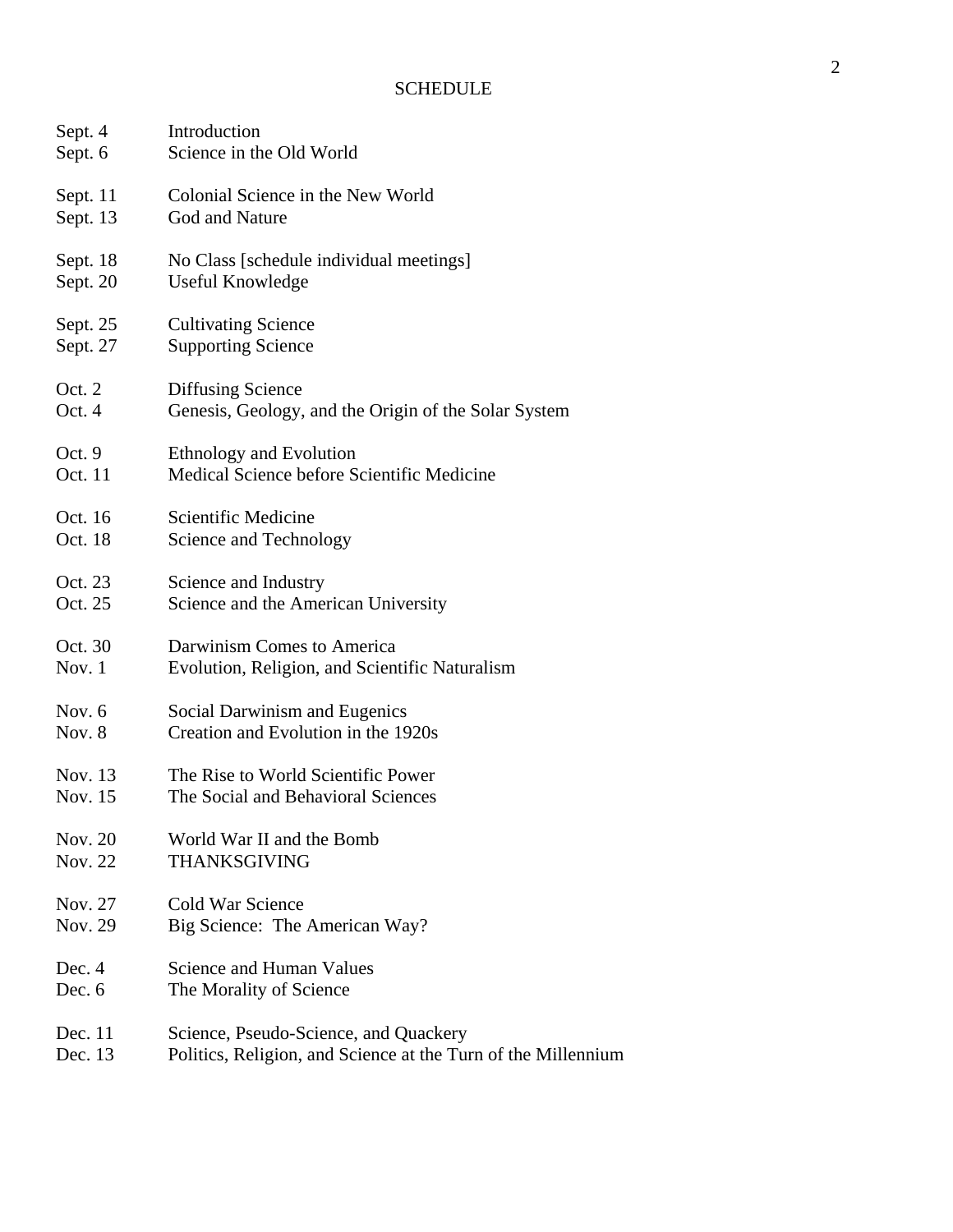# **Reading Assignments**

# **Science in the Old World:**

I. Bernard Cohen, "The New World as a Source of Science for Europe," *Actes du IXe Congres International d'Histoire des Sciences* (Barcelona/Madrid, 1959), vol. 1, pp. 95-126.

#### **Colonial Science in the New World:**

Brooke Hindle, "The Natural History Circle," in *The Pursuit of Science in Revolutionary America, 1735- 1789* (Chapel Hill: University of North Carolina Press, 1956), pp.11-35.

Joyce E. Chaplin, "Nature and Nation: Natural History in Context," in *Stuffing birds, Pressing Plants, Shaping Knowledge: Natural History in North America, 1730-1860* (Philadelphia: American Philosophical Society, 2003), pp. 75-95.

#### **God and Nature:**

Sara Schechner Genuth, "From Heaven's Alarm to Public Appeal: Comets and the Rise of Astronomy at Harvard," in *Science at Harvard University: Historical Perspectives*, ed. Clark A. Elliott and Margaret W. Rossiter (Bethlehem, Penn.: Lehigh University Press, 1992), pp. 28-54.

J. Rixey Ruffin, "'Urania's Dusky Vails': Heliocentrism in Colonial Almanacs, 1700-1735," *New England Quarterly* 70 (1997): 306-13.

David Levin, "Giants in the Earth: Science and the Occult in Cotton Mather's Letters to the Royal Society," *William and Mary Quarterly* 45 (1988): 751-70.

#### **Useful Knowledge:**

Maxine van de Wetering, "A Reconsideration of the Inoculation Controversy*," New England Quarterly* 58 (1985): 46-67.

I. Bernard Cohen, "Benjamin Franklin," in *Dictionary of Scientific Biography*, ed. Charles C. Gillespie, 18 vols. (New York: Scribners, 1970-1990), vol. 5, pp. 129-39.

#### **Cultivating Science:**

George H. Daniels, "The Process of Professionalization in American Science: The Emergent Period, 1820-1860," in *The Scientific Enterprise in America: Readings from* Isis, ed. Ronald L. Numbers and Charles E. Rosenberg (Chicago: University of Chicago Press, 1996), pp. 21-36.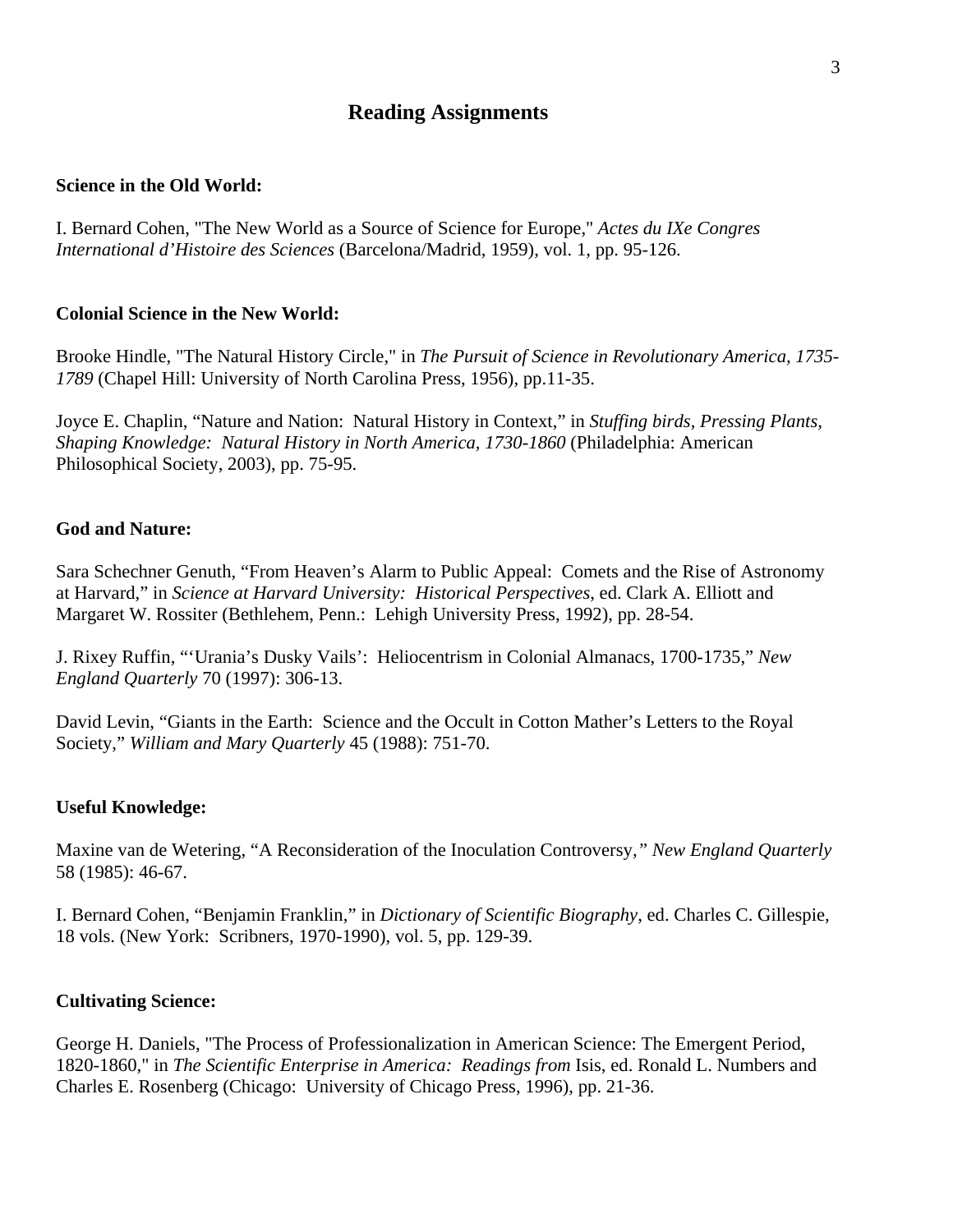Sally Gregory Kohlstedt, "Creating a Forum for Science: AAAS in the Nineteenth Century," in *The Establishment of Science in America: 150 Years of the American Association for the Advancement of Science*, by Kohlstedt, Michael M. Sokal, and Bruce V. Lewenstein (New Brunswick, N.J.: Rutgers University Press, 1999), pp. 7-39.

# **Supporting Science:**

Hugh R. Slotten, "The Dilemmas of Science in the United States: Alexander Dallas Bache and the U.S. Coast Survey," in *The Scientific Enterprise in America: Readings from* Isis, ed. Ronald L. Numbers and Charles E. Rosenberg (Chicago: University of Chicago Press, 1996), pp. 37-60.

Stanley M. Guralnick, "Sources of Misconception on the Role of Science in the Nineteenth-Century American College," in *The Scientific Enterprise in America: Readings from* Isis, ed. Ronald L. Numbers and Charles E. Rosenberg (Chicago: University of Chicago Press, 1996), pp. 83-97.

# **Diffusing Science:**

Sally Gregory Kohlstedt, "Parlors, Primers, and Public Schooling: Education for Science in Nineteenth-Century America," in *The Scientific Enterprise in America: Readings from* Isis, ed. Ronald L. Numbers and Charles E. Rosenberg (Chicago: University of Chicago Press, 1996), pp. 61-82.

Margaret W. Rossiter, "Benjamin Silliman and the Lowell Institute: The Popularization of Science in Nineteenth-Century America," *New England Quarterly* 44 (1971): 602-26.

# **Genesis, Geology, and the Origin of the Solar System:**

Ronald L. Numbers, "Cosmogonies from 1700 to 1900," in *The History of Science and Religion in the Western Tradition: An Encyclopedia*, ed. Gary B. Ferngren and Others (New York: Garland, 2000), pp. 350-355.

James R. Moore, "Geologists and Interpreters of Genesis in the Nineteenth Century," in *God and Nature: Historical Essays on the Encounter between Christianity and Science*, ed. David C. Lindberg and Ronald L. Numbers (Berkeley and Los Angeles: University of California Press, 1986), pp. 322-50.

# **Ethnology and Evolution:**

G. Blair Nelson, "'Men before Adam!': American Debates over the Unity and Antiquity of Humanity," in *When Science and Christianity Meet*, ed. Lindberg and Numbers (Chicago: University of Chicago Press, 2003), pp. 161-81.

Herbert Hovenkamp, "Coming from Nowhere," in *Science and Religion in America, 1800-1860* (Philadelphia: University of Pennsylvania Press, 1978), pp. 187-210, 262-64. **Medical Science before Scientific Medicine:**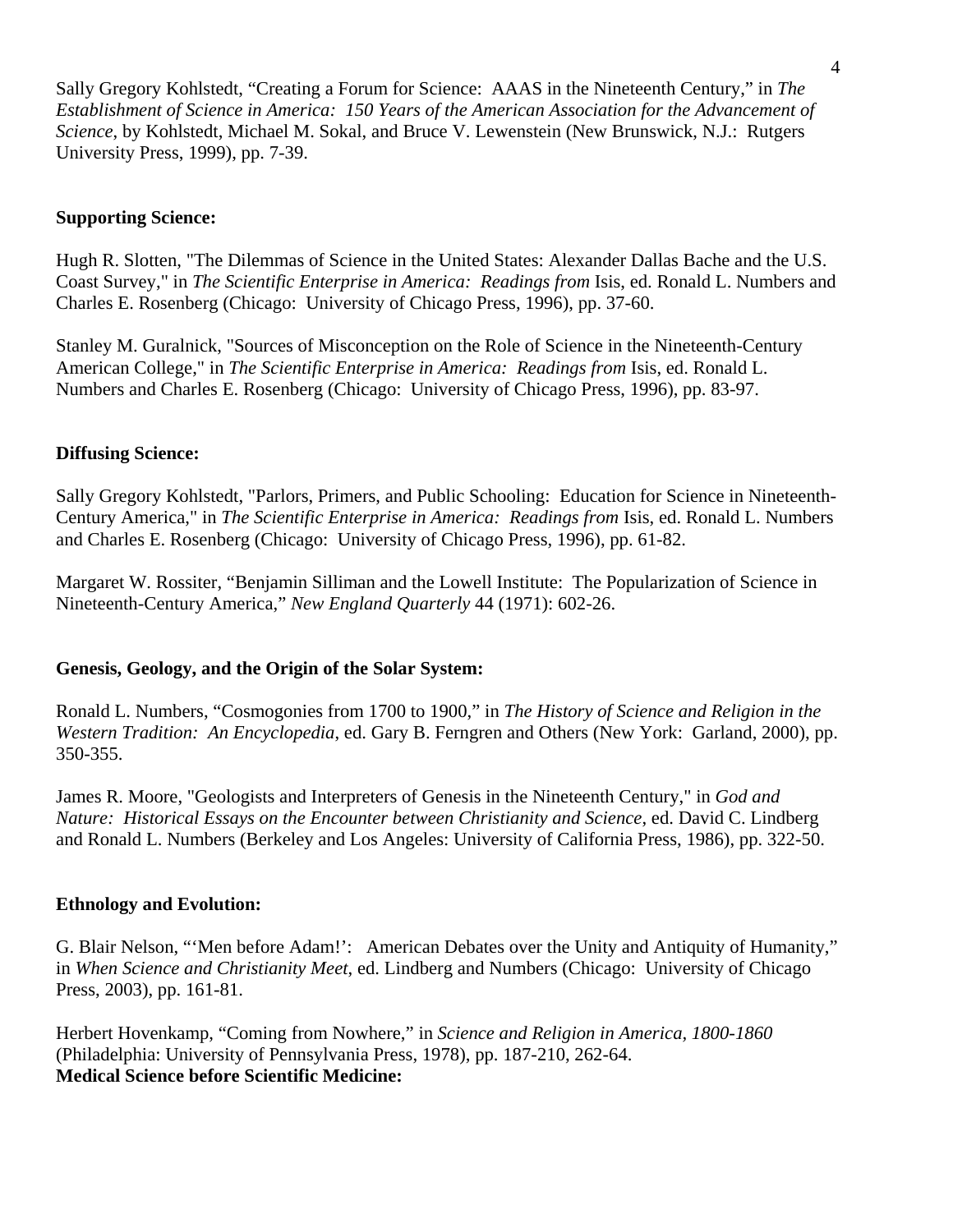Gregg Mitman and Ronald L. Numbers, "From Miasma to Asthma: The Changing Fortunes of Medical Geography in America," *History and Philosophy of the Life Sciences* 25 (2003): 391-412.

Stephanie Browner, "Ideologies of the Anesthetic: Professionalism, Egalitarianism and the Ether Controversy," *American Quarterly* 51 (1999): 108-43.

# **Scientific Medicine**

Bert Hansen, "New Images of a New Medicine: Visual Evidence for Widespread Popularity of Therapeutic Discoveries in America after 1885," *Bulletin of the History of Medicine* 73 (1999): 629-678.

Nancy Tomes, "The Private Side of Public Health: Sanitary Science, Domestic Hygiene, and the Germ Theory, 1870-1900," *Bulletin of the History of Medicine* 64 (1990): 509-39.

#### **Science and Technology:**

Iwan R. Morus, "Telegraphy and the Technology of Display: The Electricians and Samuel Morse," *History of Technology* 13 (1991): 20-40.

Paul Lucier, "Commercial Interests and Scientific Disinterestedness: Consulting Geologists in Antebellum America," *Isis* 86 (1995): 245-67.

#### **Science and Industry:**

Ronald Kline, "Construing 'Technology' as 'Applied Science': Public Rhetoric of Scientists and Engineers in the United States, 1880-1945," *Isis* 86 (1995): 194-221.

George Wise, "Ionists in Industry: Physical Chemistry at General Electric, 1900-1915," in *The Scientific Enterprise in America: Readings from* Isis, ed. Ronald L. Numbers and Charles E. Rosenberg (Chicago: University of Chicago Press, 1996), pp.187-202.

# **Science and the American University:**

George H. Daniels, "The Pure-Science Ideal and Democratic Culture," *Science* 156 (1967): 1699-1705.

Robert E. Kohler, "The Ph.D. Machine: Building on the Collegiate Base," in *The Scientific Enterprise in America: Readings from* Isis, ed. Ronald L. Numbers and Charles E. Rosenberg (Chicago: University of Chicago Press, 1996), pp. 98-122.

Margaret W. Rossiter, "'Women's Work' in Science, 1880-1910," in *The Scientific Enterprise in America: Readings from* Isis, ed. Ronald L. Numbers and Charles E. Rosenberg (Chicago: University of Chicago Press, 1996), pp. 123-40.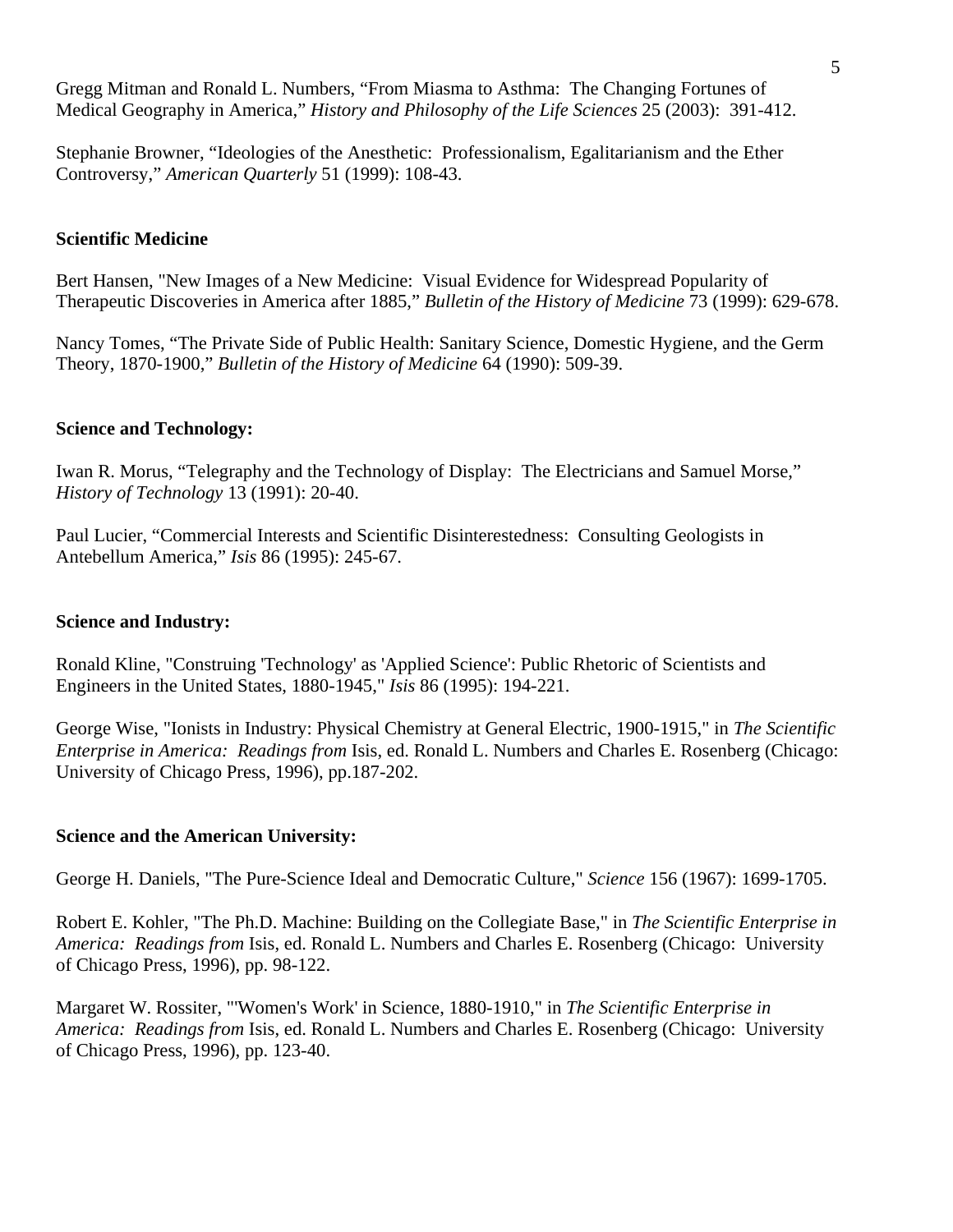#### **Darwinism Comes to America:**

Ronald L. Numbers, "Darwinism and the Dogma of Separate Creations: The Responses of American Naturalists to Evolution," in *Darwinism Comes to America*, by Ronald L. Numbers (Cambridge, Mass.: Harvard University Press, 1998), pp. 24-48, 166-78.

Eric D. Anderson, "Black Responses to Darwinism, 1859-1915," in *Disseminating Darwinism: The Role of Place, Race, Religion and Gender*, ed. Ronald L. Numbers and John Stenhouse (Cambridge: Cambridge University Press, 1999), pp. 247-66.

#### **Evolution, Religion, and Scientific Naturalism:**

Jon H. Roberts, "Darwinism, American Protestant Thinkers, and the Puzzle of Motivation," in *Disseminating Darwinism: The Role of Place, Race, Religion and Gender*, ed. Ronald L. Numbers and John Stenhouse (Cambridge: Cambridge University Press, 1999), pp. 145-72.

David N. Livingstone and Mark A. Noll, "B. B. Warfield (1851-1921): A Biblical Inerrantist as Evolutionist," *Isis* 91 (2000): 283-304.

#### **Social Darwinism and Eugenics:**

Irvin G. Wyllie, "Social Darwinism and the Businessman," *Proceedings of the American Philosophical Society* 103 (1959): 629-35.

Charles E. Rosenberg, "Charles Benedict Davenport and the Irony of American Eugenics," in *No Other Gods: On Science and American Social Thought* (Baltimore: Johns Hopkins University Press, 1976), pp. 89-97.

Edward J. Larson, "Belated Progress: The Enactment of Eugenic Legislation in Georgia," *Journal of the History of Medicine and Allied Sciences* 46 (1991): 44-64.

#### **Creation and Evolution in the 1920s:**

Ronald L. Numbers, "The Scopes Trial: History and Legend," in *Darwinism Comes to America (*Cambridge, Mass.: Harvard University Press, 1998), pp. 76-91, 187-92.

Constance Areson Clark, "Evolution for John Doe: Pictures, the Public, and the Scopes Trial Debate," *Journal of American History* 87 (2001): 1275-1303.

Jeffrey P. Moran, "Reading Race into the Scopes Trial: African American Elites, Science, and Fundamentalism," *Journal of American History* (2003): 891-911.

#### **The Rise to World Scientific Power:**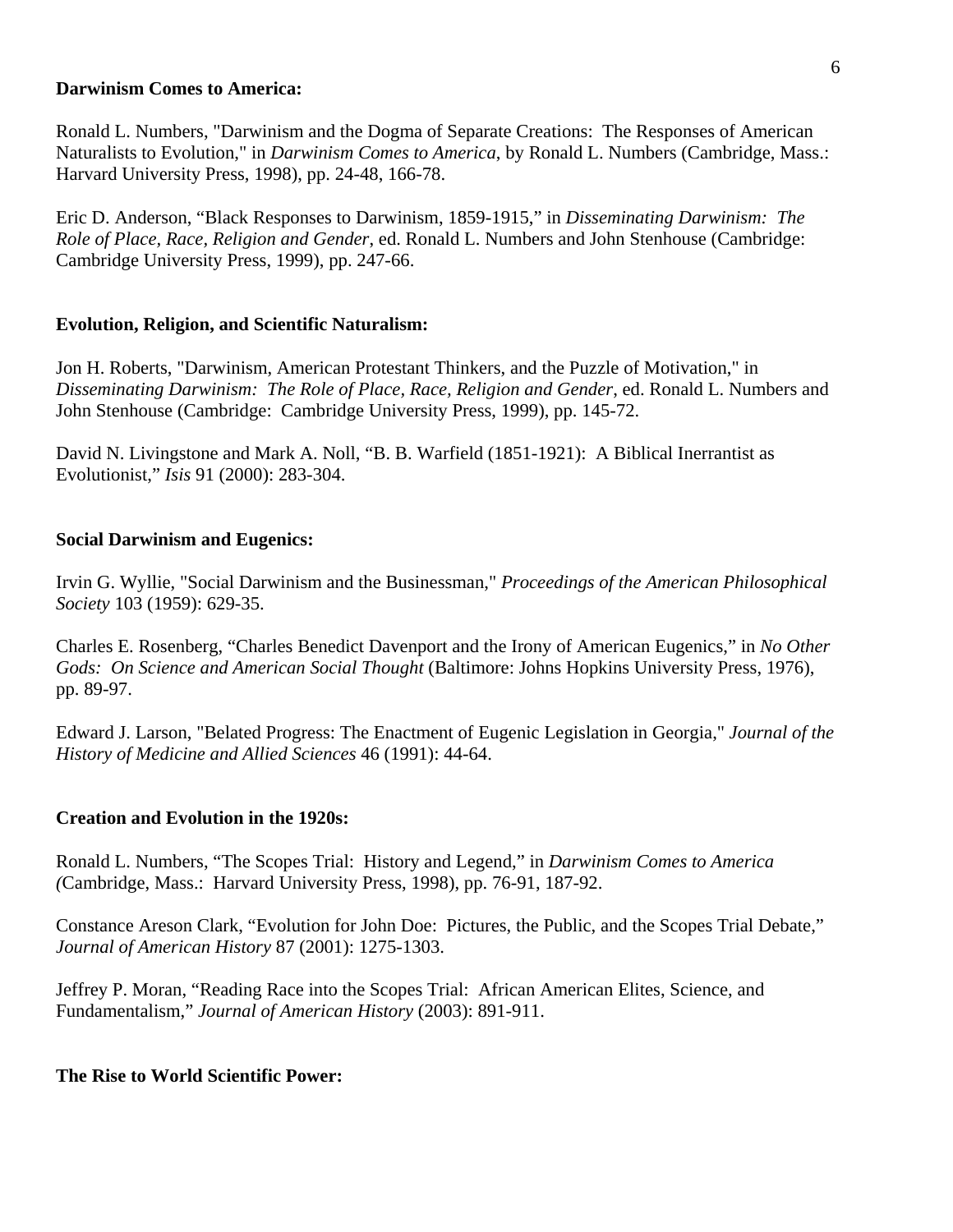Charles E. Rosenberg, "The Social Environment of Scientific Innovation: Factors in the Development of Genetics in the United States," in *No Other Gods: On Science and American Social Thought* (Baltimore: Johns Hopkins University Press, 1976), pp. 196-209.

John W. Servos, "Mathematics and the Physical Sciences in America, 1880-1930," in *The Scientific Enterprise in America: Readings from* Isis, ed. Ronald L. Numbers and Charles E. Rosenberg (Chicago: University of Chicago Press, 1996), pp.141-59.

Larry Owens, "MIT and the Federal 'Angel': Academic R & D and Federal-Private Cooperation before World War II," in *The Scientific Enterprise in America: Readings from* Isis, ed. Ronald L. Numbers and Charles E. Rosenberg (Chicago: University of Chicago Press, 1996), pp. 247-72.

# **The Social and Behavioral Sciences:**

Claudia Roth Pierpont, "The Measure of America: How a Rebel Anthropologist Waged War on Racism," *New Yorker*, March 8, 2004, pp. 48-63.

Jon H. Roberts, "Psychoanalysis and American Christianity, 1900-1945," in *When Science and Christianity Meet*, ed. Lindberg and Numbers (Chicago: University of Chicago Press, 2003), pp. 225- 44.

# **World War II and the Bomb:**

Stanley Goldberg, "Inventing a Climate of Opinion: Vannevar Bush and the Decision to Build the Bomb," in *The Scientific Enterprise in America: Readings from* Isis, ed. Ronald L. Numbers and Charles E. Rosenberg (Chicago: University of Chicago Press, 1996), pp.273-96.

Daniel J. Kevles, "The Bomb and Postwar Research Policy," in *The Physicists: A History of a Scientific Community in Modern America* (New York: Knopf, 1977), pp. 324-48.

# **Cold War Science:**

Daniel J. Kevles, "The National Science Foundation and the Debate over Postwar Research Policy, 1942-1945: A Political Interpretation of 'Science--The Endless Frontier,'" in *The Scientific Enterprise in America: Readings from* Isis, ed. Ronald L. Numbers and Charles E. Rosenberg (Chicago: University of Chicago Press, 1996), pp. 297-319.

David A. Hollinger, "Science as a Weapon in Kulturkämpfe in the United States during and after World War II," in *The Scientific Enterprise in America: Readings from* Isis, ed. Ronald L. Numbers and Charles E. Rosenberg (Chicago: University of Chicago Press, 1996),, pp., pp. 320-34.

# **Big Science: The American Way?**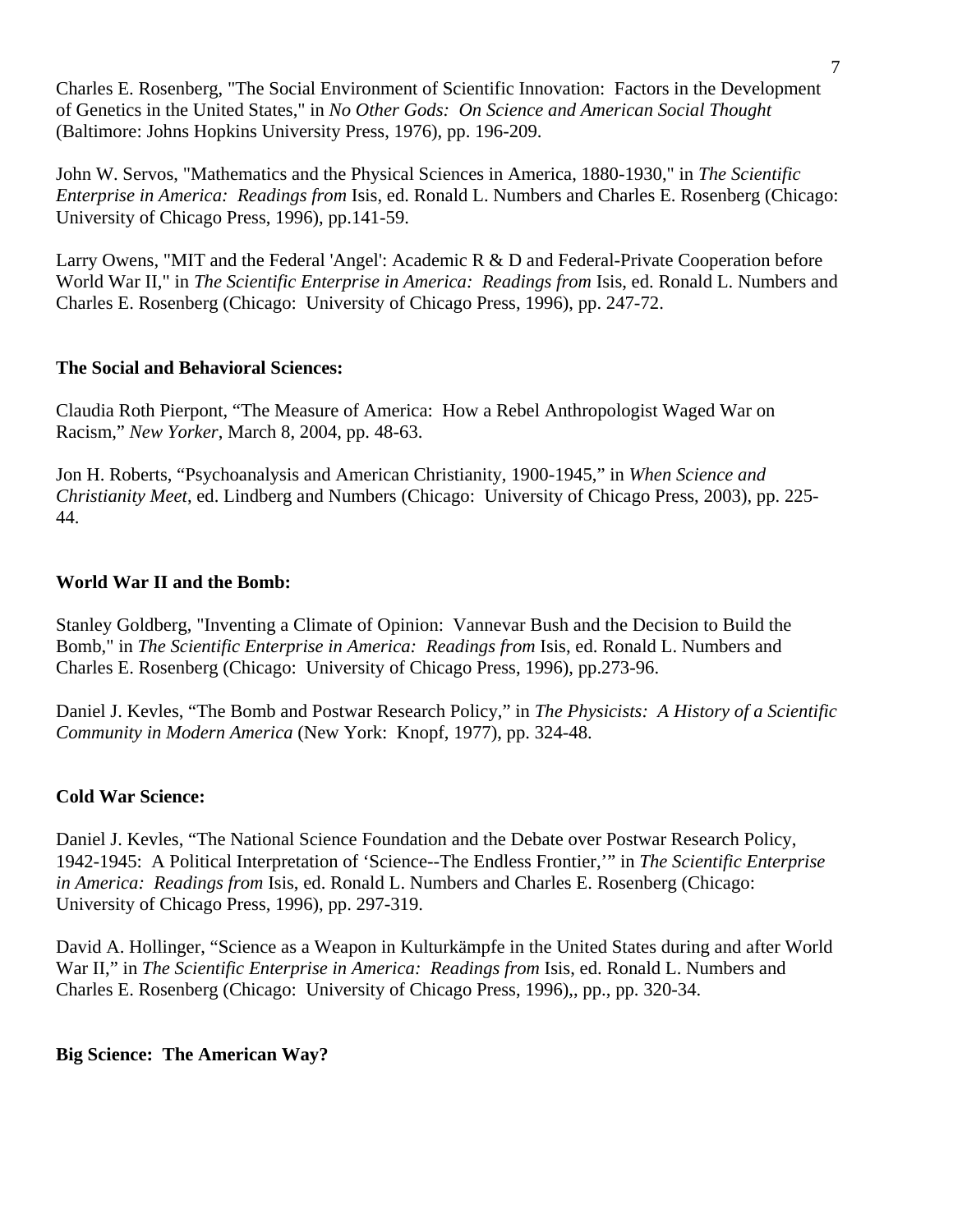Robert W. Smith, "The Biggest Kind of Big Science: Astronomers and the Space Telescope," in *Big Science: The Growth of Large-Scale Research*, ed. Peter Galison and Bruce Hevly (Stanford, CA: Stanford Univeristy Press, 1992), pp. 184-211.

Daniel Kevles, "Big Science and Big Politics in the United States: Reflections on the Death of the SSC and the Life of the Human Genome Project," *Historical Studies in the Physical and Biological Sciences* 27 (1997): 269-98.

# **Science and Human Values:**

James H. Jones, "Annals of Sexology: Dr. Yes," *New Yorker*, August 25-September 1, 1997, pp. 98- 113.

Allan M. Brandt, "Racism and Research: The Case of the Tuskegee Syphilis Study," *Hastings Center Report* 8 (No. 6, 1978): 21-29.

# **The Morality of Science:**

David A. Hollinger, "Inquiry and Uplift: Late Nineteenth-Century American Academics and the Moral Efficacy of Scientific Practice," in *The Authority of Experts: Studies in History and Theory*, ed. Thomas L. Haskell (Bloomington: Indiana University Press, 1984), pp. 142-56.

Susan E. Lederer, "Political Animals: The Shaping of Biomedical Research Literature in Twentieth-Century America," in *The Scientific Enterprise in America: Readings from* Isis, ed. Ronald L. Numbers and Charles E. Rosenberg (Chicago: University of Chicago Press, 1996), pp. 228-46.

# **Science, Pseudo-Science, and Quackery:**

Thomas F. Gieryn, "Boundary-Work and the Demarcation of Science from Non-Science: Strains and Interests in Professional Ideologies of Scientists," *American Sociological Review* 48 (1983): 781-795.

Deborah J. Coon, "Testing the Limits of Sense and Science: American Experimental Psychologists Combat Spiritualism, 1880-1920," *American Psychologist* 47 (1992): 143-51.

Steven C. Martin, "'The Only Truly Scientific Method of Healing': Chiropractic and American Science, 1895-1990," *Isis* 85 (1994): 207-27.

Ronald L. Numbers, "Creationism in 20th-Century America," *Science* 218 (1982): 538-544.

# **Politics, Religion, and Science at the Turn of the Millennium:**

Jane Maineschein, in "Hopes and Hypes for Stem Cells," in *Whose View of Life? Embryos, Cloning, and Stem Cells* (Cambridge, Mass.: Harvard University Press, 2003), pp. 248-97.